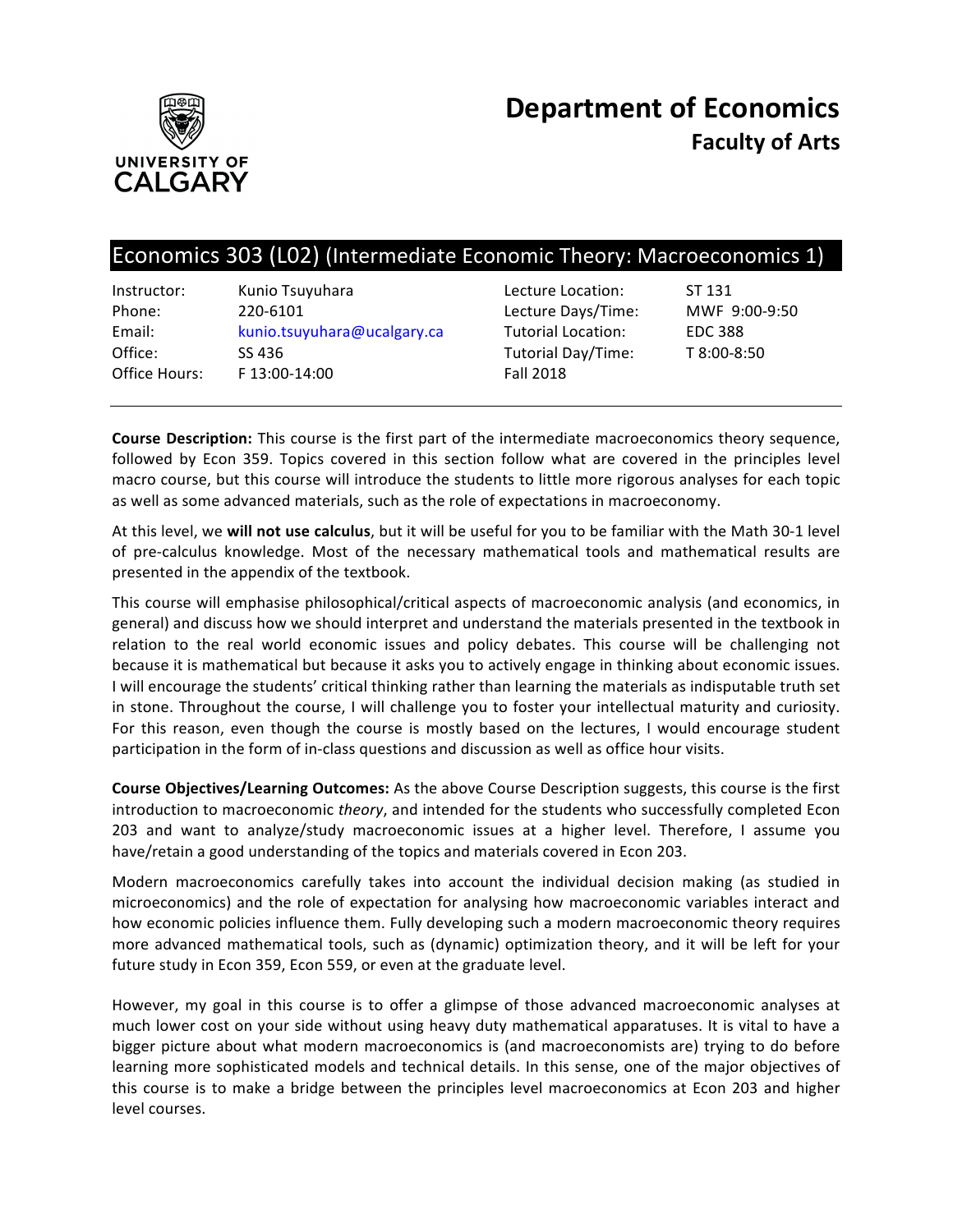In addition, it is also very important to have critical perspective on macroeconomics as an educated citizen, especially when it comes to economic policy discussion. Therefore, another, equally important objective of this course is to provide the students with political implications of macroeconomic theory, both from philosophical and practical viewpoints.

Having those big goals of our study, I'll put forth the following as the course learning outcomes. After successfully completing the course, students should be able to:

- 1. explain how key macroeconomic variables, such as GDP, unemployment rate, and inflation rate, are *related (macroeconomic modeling), using simple graphs and equations,*
- 2. *describe what determines the level of aggregate output (GDP), using a simple macro model,*
- 3. *identify important modeling assumptions and understand their limitations*,
- *4. analyze how economic policies affect the relationship among macroeconomic variables, and*
- 5. *critically analyze, evaluate and discuss the real world economic issues.*

These are very similar to what I have in mind for my Econ 203 students, and in reality, these are what macroeconomics is all about, no matter how much advanced courses you would take. By taking more advanced courses, we can add more layer of sophistication to our model and can dig deeper and ask more fundamental questions. Therefore, I expect the students to build on what they learned at the principle level actively and achieve those learning outcomes at an even higher level.

### **Course Outline:**

- 1. Introduction: Chapters  $1^{\sim}2$
- 2. The Short Run-The IS-LM Model: Chapters 3~5
- 3. The Medium Run–The AS-AD Model: Chapters  $9^{\sim}13$
- 4. The Open Economy Macro Model: Chapters 6~8, and 14
- 5. Other Topics and Applications

The core materials of this course are covered in Chapters  $3^{\sim}14$ , and we will cover those chapters very carefully. (That said, each chapter is fairly short, so you may feel that we move through the textbook pretty quickly. I highly encourage you to read each chapter in advance to avoid being brown away.) The remainder of the term will be spent for applications of those core materials, and we will cover as many or as few chapters as time permits. (The selection of topics to be covered will be up to your interests. I will survey your interests throughout the course.)

**Required Textbook:** I follow the contents of the following textbook very closely:

- Blanchard, Olivier and David Johnson. *Macroeconomics: Fifth Canadian Edition*. Pearson (Required)

This course will make use of a specially ordered bundle package that comes with MyEconLab for your online assignments. As of now, the special package is available only through the university bookstore.

**Prerequisites/corequisites:** Pure Mathematics 30 or Mathematics 30-1 or equivalent; Econ 201 and Econ 203 or consent of the Department.

## **Important Dates:**

- September 7 (Fri) First lecture (**Do not miss!**)
- October 8 (Mon) Thanksgiving Day (No lecture)
- October 10 (Wed) Midterm 1
- November 12-16 Midterm Break (No lecture)
- November 19 (Mon) **Midterm 2**
- December 7 (Fri) Final lecture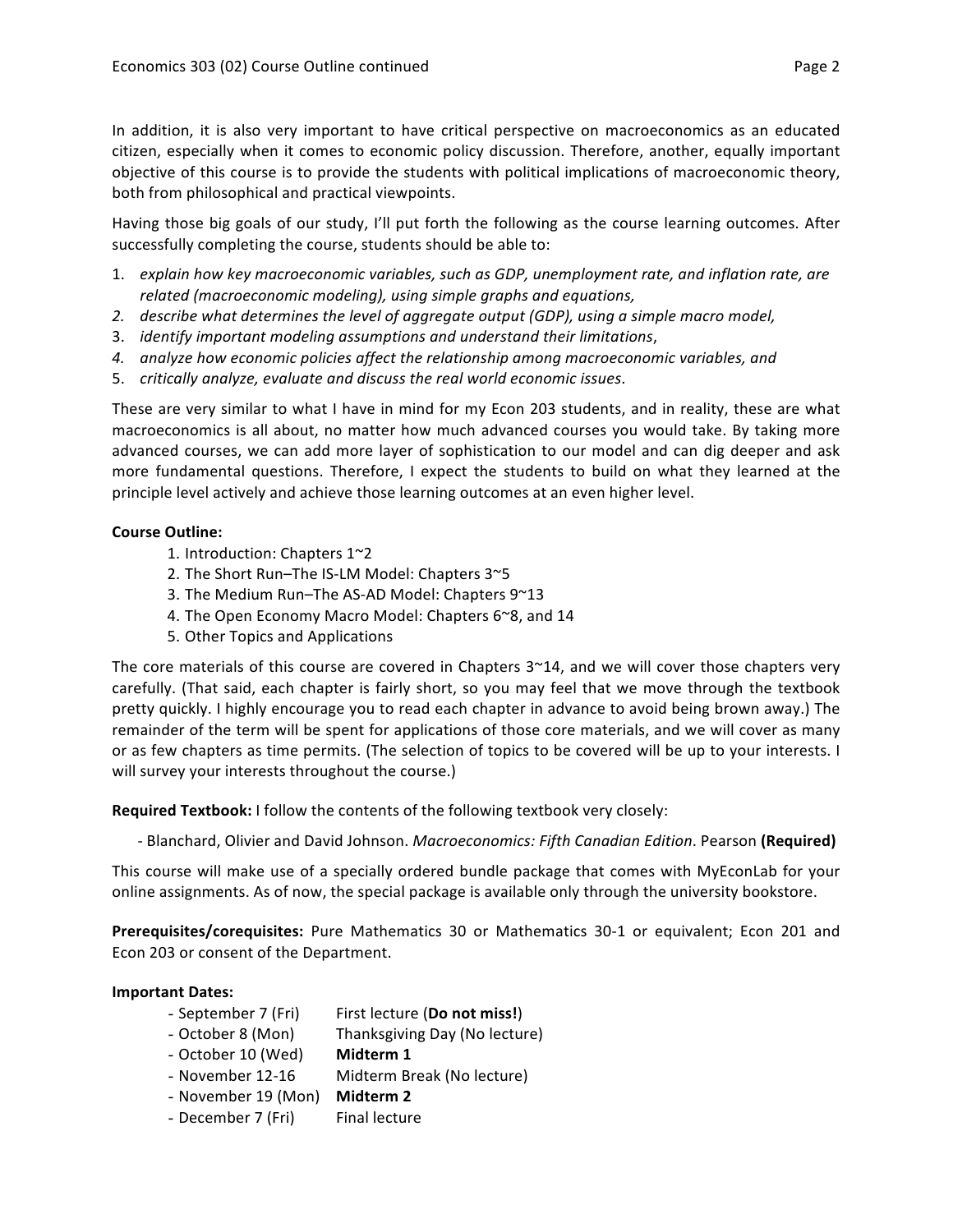Attendance throughout the semester is not required for passing the course. However, the first lecture is **extremely important** as I will provide essential information about how to survive at least, hopefully succeed, and most importantly enjoy the course.

Lecture Rule: No cell phones, tablets, and laptops are permitted during the lecture. Special circumstances where you need to use a laptop for note taking purpose will be accommodated individually. Please see **Academic Accommodation** section below.

**E-mail Policy:** To avoid confusion that is often created by e-mail messages, please refrain from sending an e-mail asking about course contents, lecture materials, etc., and please come to my office hours for those kinds of questions (see below). You'll be amazed how easy and satisfying it is this way!

**Office Hours:** The regular office hour is Friday 13:00-14:00, and I encourage you to use this opportunity. However, if you cannot make this time, feel free to write an e-mail to me to arrange a meeting.

**Tutorials:** Teaching assistant will hold weekly TA tutorial and office hours (Schedule TBD). TA sessions are indispensable and integral components of your course work, and the TA will go over assignments and related end-of-chapter questions in the textbook. Students are advised to attend the weekly tutorial section to which they have been assigned.

**Desire2Learn:** This course will make use of the Desire2Learn (D2L) platform. Students who are registered in the course can log on at http://d2l.ucalgary.ca through their student centre. Please note that D2L features a class e-mail list that may be used to distribute course-related information. These emails go to your University of Calgary e-mail addresses only.

Grade Determination and Final Examination Details: Student performance will be evaluated through a collection of (almost) weekly online assignments (through MyEconLab) for each chapter (worth 20%), one writing assignment (20%), two midterms (20% each), and a final exam (20%).

The writing assignment is a critique of an economics news article. Details will be explained in class.

The course grade is calculated using the weights indicated above and then converted to letter grades according to the official grading system: See http://www.ucalgary.ca/pubs/calendar/current/f-1-1.html. To indicate the student progress throughout the semester, a letter grade that corresponds to the above table is provided to each component of your work. Please also note the followings:

- A passing grade on any particular component of the course is not required for a student to pass the course as a whole. The final exam is cumulative in the sense that topics covered rely on your knowledge of earlier chapters, but questions themselves are drawn from later chapters after the second midterm.
- As per the Writing Across the Curriculum Statement in the Calendar, writing and grading thereof will be a factor in the evaluation of student work.
- Any student work which remains undistributed after the last day of classes will be available to students through the instructor's office during his office hours.
- The final examination will be **scheduled by the Registrar**, held in a classroom, and last 2 hours. If a student cannot write their final exam on the date assigned by the Registrar's Office, they need to apply for a deferred exam (www.ucalgary.ca/registrar/exams/deferred final). Under no circumstance will this be accommodated by the Department.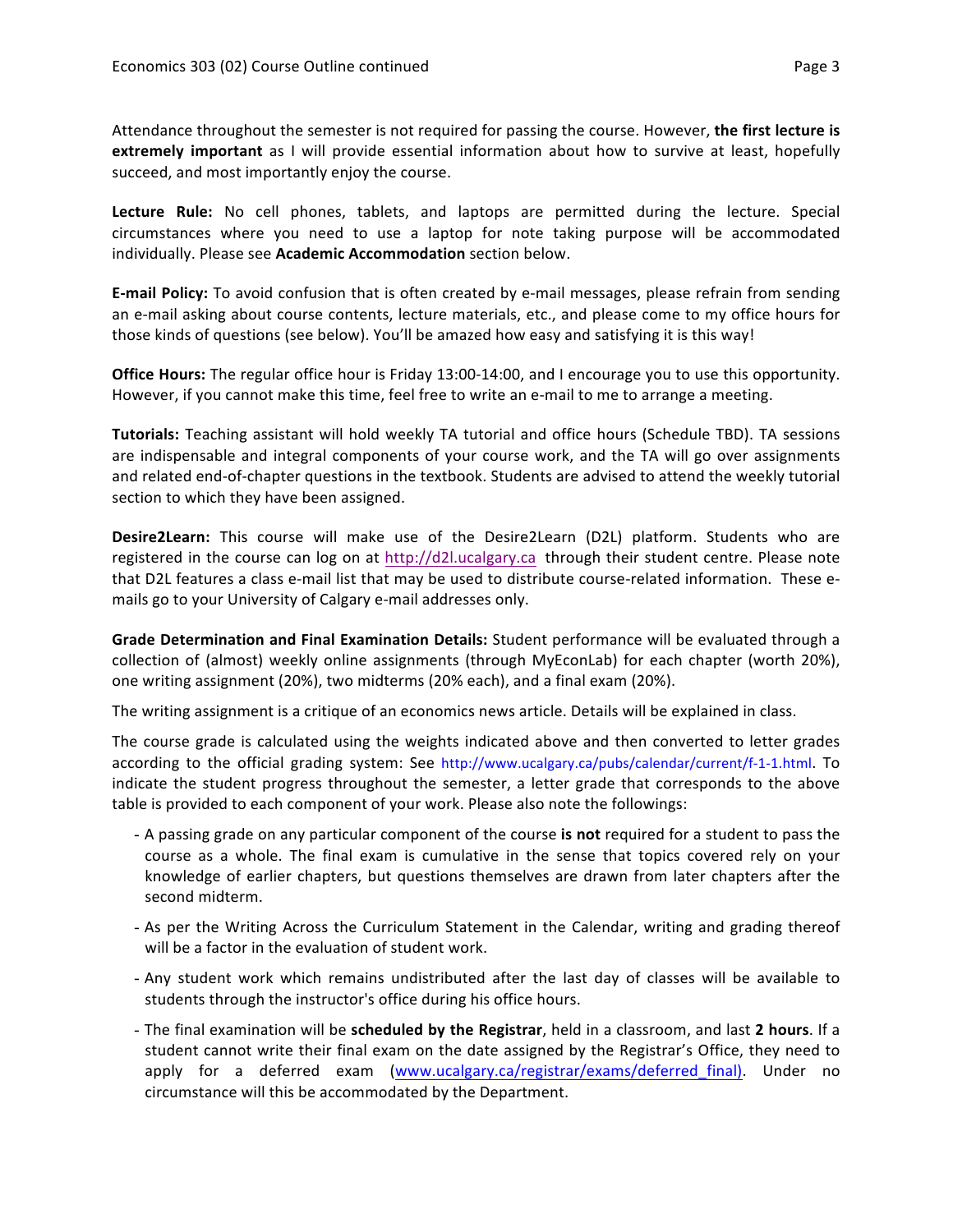- Tests and exams **WILL NOT** involve multiple choice questions. Non-programmable calculators **WILL** be allowed during the writing of tests or final examinations.
- THERE WILL BE NO MAKEUP OR DEFERRED TESTS/EXAMS under any circumstances, nor may the quizzes/tests/exams be written early. Students unable to write the quizzes/tests/exams because of documented illness, family emergency, religious observance, or university-sanctioned event will have the weight shifted to the final examination; otherwise a grade of zero will be assigned.

## **Reappraisal of Grades and Intellectual Honesty:**

- For reappraisal of graded term work, see http://www.ucalgary.ca/pubs/calendar/current/i-2.html
- For reappraisal of final grade, see http://www.ucalgary.ca/pubs/calendar/current/i-3.html
- Statement of Intellectual Dishonesty, see http://www.ucalgary.ca/pubs/calendar/current/k-4.html
- Plagiarism and Other Academic Misconduct, see http://www.ucalgary.ca/pubs/calendar/current/k-*5.html*

## **Academic Accommodations:**

The student accommodation policy can be found at: ucalgary.ca/access/accommodations/policy.

Students needing an accommodation because of a disability or medical condition should communicate this need to Student Accessibility Services in accordance with the Procedure for Accommodations for Students with Disabilities ucalgary.ca/policies/files/policies/student-accommodation-policy.

Students needing an Accommodation based on a Protected Ground other than disability should communicate this need, preferably in writing, to the course instructor.

#### **Important Dates:**

Please check: http://www.ucalgary.ca/pubs/calendar/current/academic-schedule.html

#### **Student Organizations:**

Faculty of Arts Students' Association (F.A.S.A.): Economics Department Representative Office: SS 803, E-mail: econrep@fasaucalgary.ca and Web: www.fasaucalgary.ca.

Society of Undergraduates in Economics:

https://www.ucalgarysue.com/.

Society of Undergraduates in Economics is a student run organization whose main purpose is to assist undergraduate economics students to succeed both academically and socially at the University of Calgary. Services include access to the exam bank, career events such as Industry Night and information sessions, mentorship programs, and social events for members. They invite you to join by contacting SUE at societyofundergradsineconomics@gmail.com.

#### **Faculty of Arts Program Advising and Student Information Resources:**

- Have a question, but not sure where to start? The Arts Students' Centre is your information resource for everything in Arts! Drop in at SS102, call them at 403-220-3580 or email them at artsads@ucalgary.ca.
- You can also visit the Faculty of Arts website at http://arts.ucalgary.ca/undergraduate which has detailed information on common academic concerns, including program planning and advice.